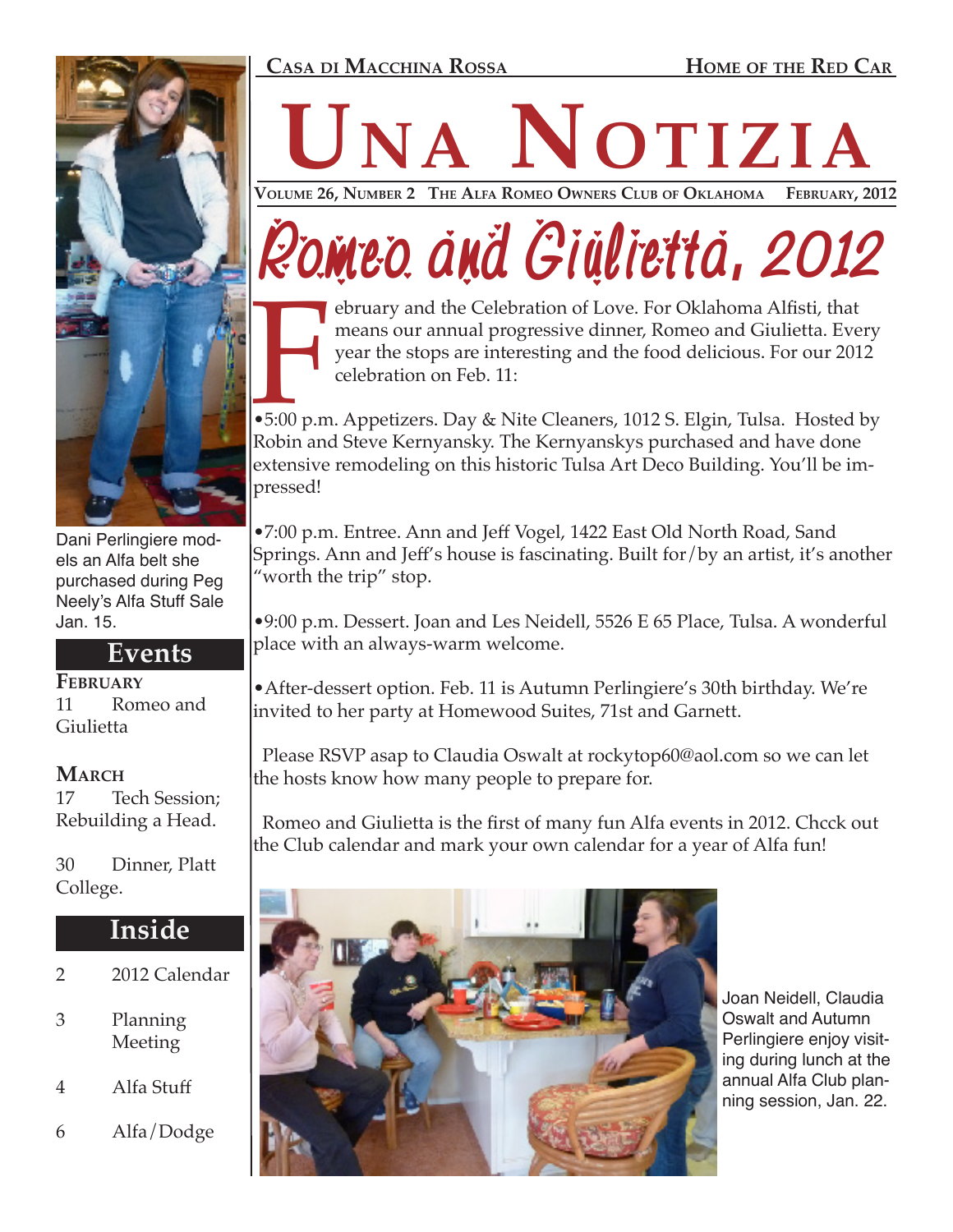## **Member News**

appy Birth-<br>day to *Autu*<br>*Perlingiere!*<br>co-social different co-social different<br>for turns 30<br>*Feb. 11.* . . . Sad news from day to *Autumn Perlingiere!* Our co-social director turns 30 on Feb. 11. . . . Sad news from *Jim Chandler.* His wife Johnna died in May, 2011 after a one-car accident in August, 2010. We extend our deepest sympathy. . . Congratulations to *Karl Schmid* on his recent retirement.

**Elections**<br>the planning t the planning<br>
meeting, the current officers and<br>
Board member<br>
were re-elected<br>
acclamation. Robert Bumpas<br>
quested that he not be the Vi meeting, the current officers and Board members were re-elected by acclamation. Robert Bumpas requested that he not be the Vice President for Arkansas. Last year, he and Jeff Lang shared the job. This year, it's all Jeff's! Check the last page of the newsletter for a complete roster of officers and Board members.

## **Russ Neely Trophy Request**

Example 18 Neely has requested that the Oklahoma Chapter consider sponsoring the Russ<br>Neely Fastest Time of the Day trophy at the national convention ed that the Oklahoma Chapter consider sponsoring the Russ Neely Fastest Time of the Day trophy at the national convention.

 AROC established the award in honor of Russ and awarded it for the first time last year.

 Sponsorship requires a donation of \$350. The Nashville chapter sponsored the trophy last year.

 The business item will be voted on during one of our Romeo and Giulietta stops Feb. 11.

## *2012 AROCOK Calendar*

### **January**

- **15** Alfa Stuff Sale, Peg Neely
- **22** 2012 Calendar Planning, Keith and Gail Kelly.

### **February**

**11** Romeo and Giulietta, various hosts. 5:00 p.m.

## **March**

- **17** Tech Session. Alfa Heads with Tricut. David Simmons' shop.
- **30** Dinner at Platt College.

## **April**

**28-29** Overnight trip. TBA

## **May**

- **4-6** Spring Fling, Washington, MO. St. Louis Club.
- **20** Kart Racing, JRP Track, Tulsa. (Tenative, depend ing on track schedule.)

## **June**

- **9-10** EuMoEx, Sand Springs
- **20-23** AROC National Convention, Toronto.

*Calendar Notes*<br>s usual, the AROCOK calendar is a work in progress. Joan S usual, the AROCOK calendar is a work in progress. Joan<br>Neidell sent information that the Palace Cafe has a meet-<br>hig room which accomodates aboout 20 people and that<br>Biga will host a wine-tasting for us. Anthony Nigro co Neidell sent information that the Palace Cafe has a meet- $\perp$  ing room which accomodates aboout 20 people and that Biga will host a wine-tasting for us. Anthony Nigro contacted the Southwood Baptist Car Show organizers and will let us know the definite date. We'll notify you as other car shows are announced. Other members suggested impromptu drives and lunches/dinners in the area, so watch your email and the webpage for updates. 2012 will be another great Alfa Adventure year!

## **July**

- **4** Party, Simmons
- **13-14** Moonlight Show and Cruise, Wichita, KS.
- **21** Tech Session

## **August**

**18** Evening drive, dessert

## **Sepember**

- **8** Italian Car Show, Grape vine, TX
- **15** Southwood Baptist Car Show (tenative)
- **22** Arkansas Wine Tour

## **OCTOBER**

**6** Cookout at Claudia and Alan Oswalt's

## **November**

**2-4** Fall Fling, Eureka Springs, AR.

## **December**

**2** Holiday Brunch at Cane brake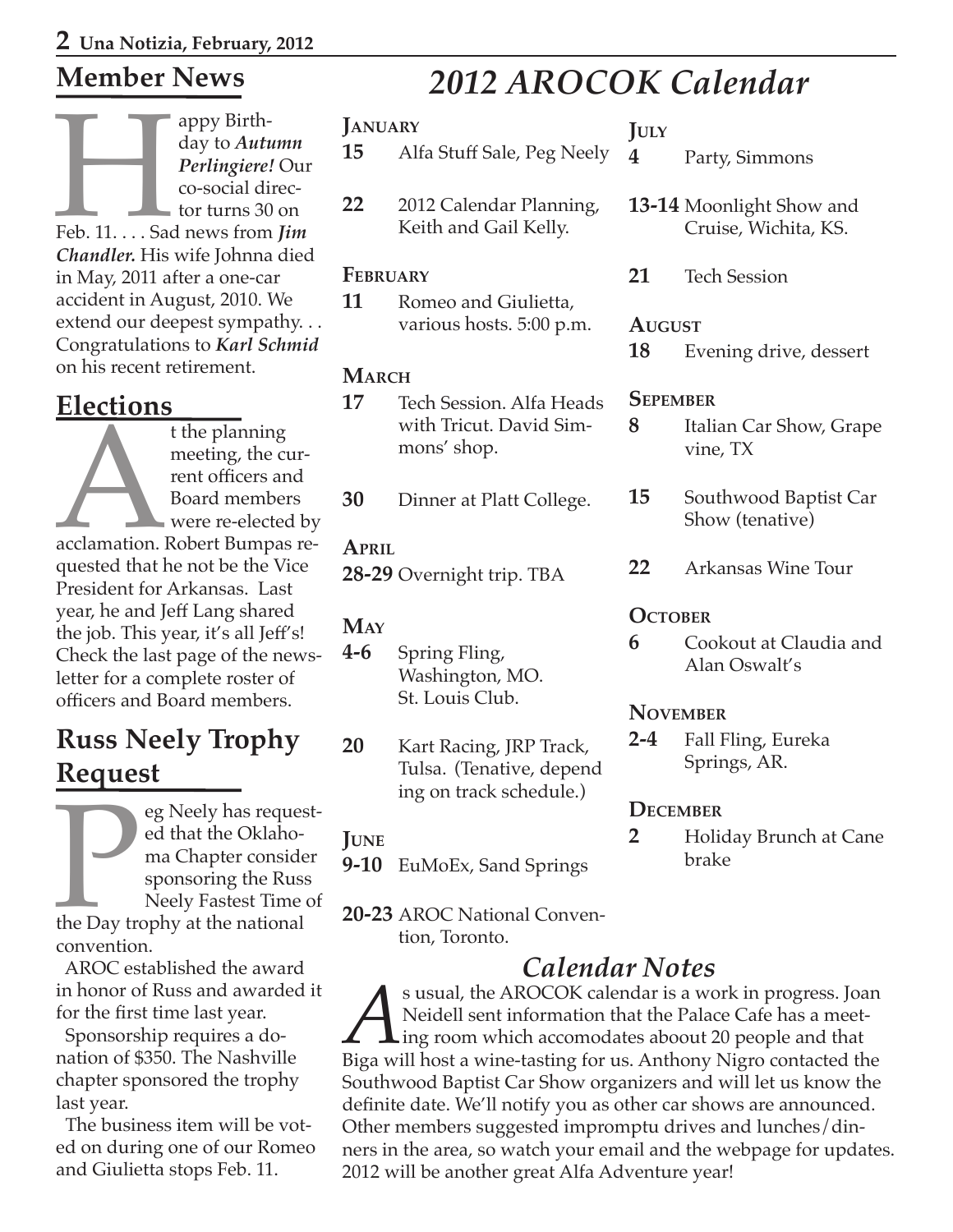## **Planning for Another Alfa Year**

W ho knew that the day our of annual<br>
chili dinner and planning session<br>
would be so spring-like? Instead of<br>
the wintry weather we've had in the past. Ian chili dinner and planning session the wintry weather we've had in the past, Jan. 22 was spring: 70 degrees. That didn't deter our enjoyment of Keith's outstanding chili or the fun conversations that were part of the day.

 Keith and Gail Kelly hosted the event—Gail in absentia because of a seminar. Thank you, Keith and Gail, for hosting. And thanks to all the members who attended and brought delicious salads, appetizers and desserts.

 The results of the meeting are on page 2 of this newsletter. Print it off and post it on your refrigerator or on a conspicious bulletin board. Then mark your personal calendars and plan to join us in another year of Alfa Adventure.

 And, if you discover another adventure along the way, share the wealth. Invite other Alfisti along by posting on our Facebook page, notifying Autumn and/or Claudia for an email blast or Eileen and/or Trent for posting on the Club webpage.



Autumn Perlingiere shares her excitement as her mother-in-law Julie shows a photo on her iPad. In the background enjoying chili are Keith Kelly, David Hyman and Alan Oswalt.



Toly Arutunoff enjoys dessert during the annual planning meeting Jan. 22.



James Perlingiere visits with David Hyman and Les Neidell.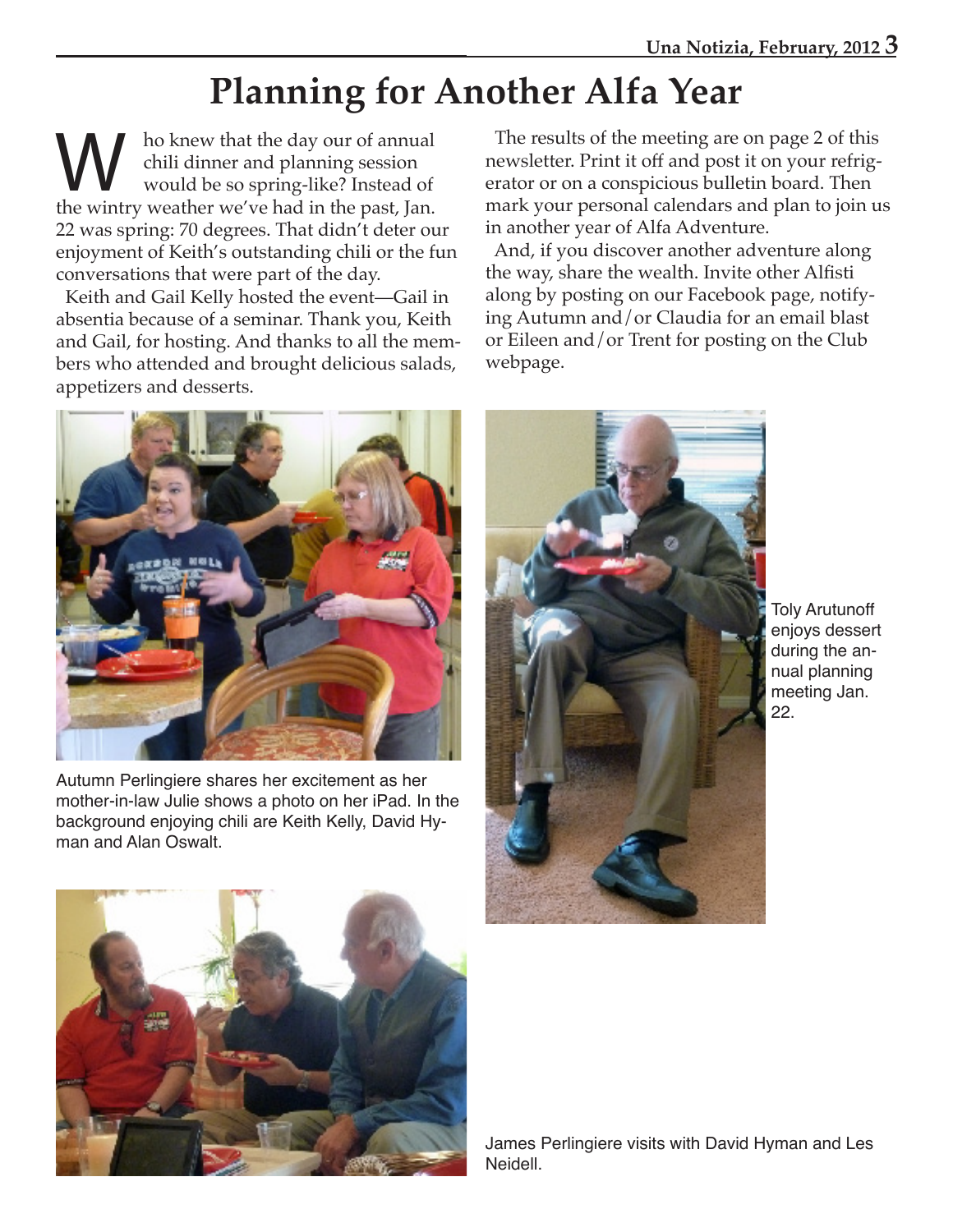## **Buying, Selling Alfa Stuff**

**Want to sell some Alfa stuff? Invite Okla-**<br>tory decrease! That's what Peg Neely<br>did on January 14. Oklahoma Club members homa Alfisti over and watch your inventory decrease! That's what Peg Neely sorted through and purchased enough Alfa Stuff to decrease Peg's inventory significantly. Even so, the day was bittersweet, as evidenced by an exchange between Dani Perlingiere and David Simmons, who was busy answering questions such as "What's this?" "Where does this go?" "Will this fit my Spider?" "Is this for a GTV?" *Dani:* David, do you feel like an encyclopedia? *David:* Yeah. A sad one.

Showing their injuries: Eileen Simmons, who shut her finger in Peg's car doow shows her injured thumb beside Alan Oswalt's broken wrist. Both Alfisti were out of casts a week later.





Keith Kelly reaches to the top of a shelf as Dean Mandelbaum watches.



Jamie and James Perlingiere inspect a pile of Alfa Stuff.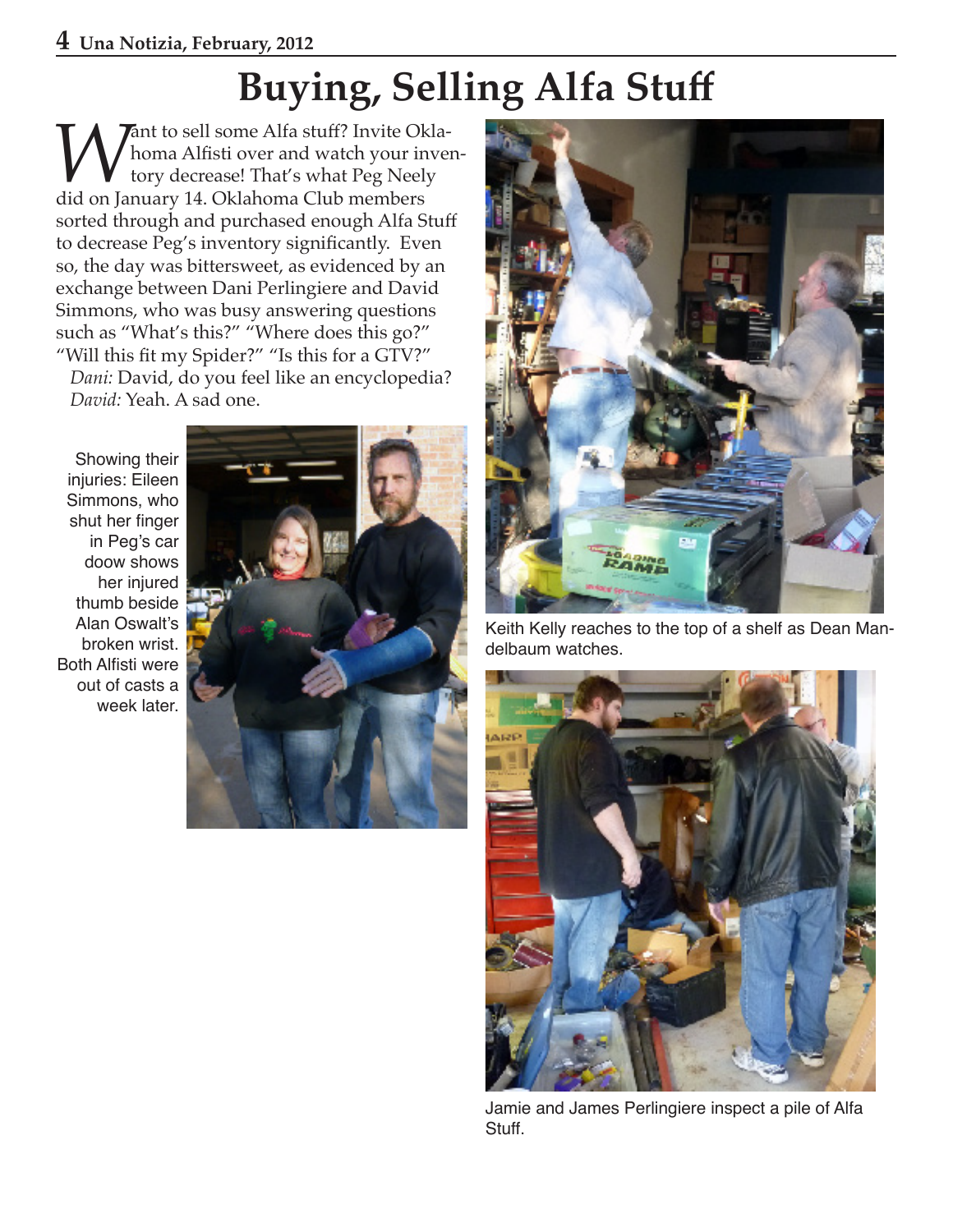

A Spider is on its way to a new home with the Perlingieres.

Scott Fowler holds an Alfa manual as he gazes around the shop.





Alan Oswalt and David Dabney check out an Alfa part.

Ron Hunt, David Dabnet and David Simmons tackle a pile of Alfa Stuff.

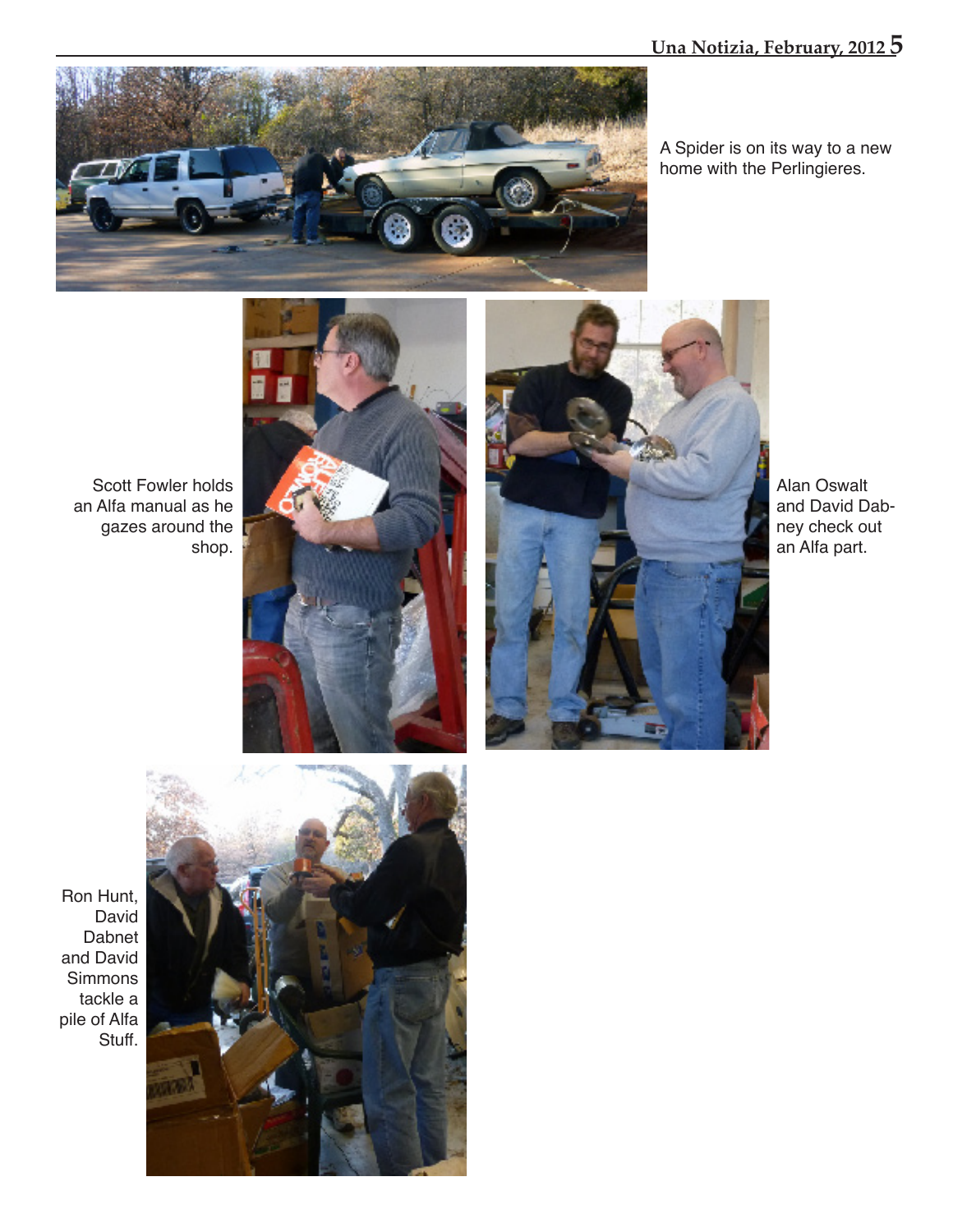## **Will your next Alfa be a (GASP) Dodge Dart?**

**A few weeks ago, John Hansford emailed <sup>a</sup> query:** *So, do we allow/create <sup>a</sup> class for the new Dodge Dart at AROC Concorses?!?* **see what you think.**

New York Times, January 9, 2012, 10:40 AM

## In Compact Segment, Dodge Dart Aims for Bull's-Eye

## By Jerry Garrett

**What is it?** A compact sedan, destined to be loved if for no other reason than because it replaces the dreadful Dodge Caliber. Is it real? Chrysler's first compact sedan since the Dodge Neon shares many pieces with its spry corporate sibling under Fiat Group, the Alfa Romeo Giulietta. Not a bad thing. Not bad at all.

**WHAT THEY SAID:** "Dart has the look, style and features to set it apart from anything else in the class," said Richard Cox, the Dodge brand chief, at the press conference here. "The Dart will shatter consumer perception of what a compact car can be."

**What they didn't say:** So this is how Alfa Romeo finally regains a foothold in the United States — with an automotive Trojan Horse.

**What makes it tick?** Take your pick: a 160 horsepower 2-liter 4-cylinder, known as the Tigershark; a 160-horsepower turbocharged 1.4-liter 4-cylinder like that in the Fiat Abarth 500; or a 184-horsepower Tigershark 2.4-liter 4, which will not be ready until four months after the initial introduction. These are paired with a 6-speed manual — available with all engines — a



6-speed automatic or, with the turbo, a 6-speed dual dry-clutch unit. Dodge expects the thriftiest Dart to return 40 miles per gallon in combined city-highway driving.

**How much, how soon?** Production begins in the second quarter of 2012. Pricing begins at \$15,995, excluding delivery, but could range north of \$20,000 with some of the many accessories promised.

**How's it look?** Against tough, distinctively styled competitors like the Chevrolet Sonic, Ford Focus and Hyundai Elantra Dodge has raised its game. The Dart succeeds because it starts with a widened and lengthened Giulietta platform, and adds a body so voluptuous even an Italian might blush.



Dodge Dart's bold styling, Alfa Romeo Giulietta-based chassis and attention to interior detail were key elements in the Dart being named the "Most Significant Vehicle" at the North American International Auto Show by Autoweek. *PR Newsire,*  January 13, 2012.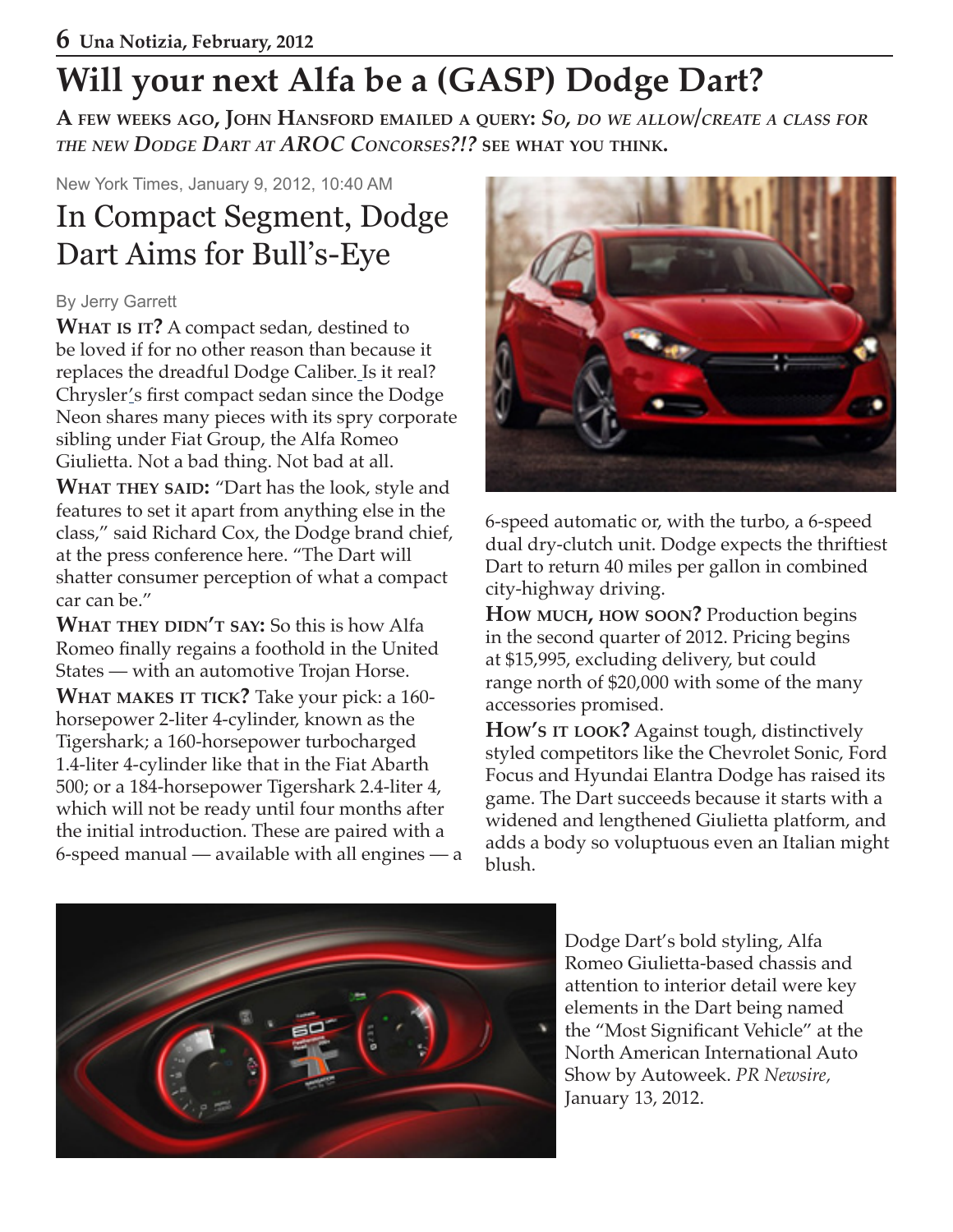



## **2012 Alfa Romeo Giulietta First Drive: Meet the Dodge Dart's Italian Cousin By Michael Taylor Contributor | Published Feb 7, 2012 edited from: http://www.insideline.com/**

**How Does It Feel?** The 2012 Alfa Romeo Giulietta isn't the kind of car that goes around hunting the world's best hot hatches. It's not that kind of car, even though it wears the Alfa Romeo badge that promises sport, sport and more sport. That promise is the Alfa Romeo of yore. Today's Alfa Romeo is brisk, luxurious and brimming with assured handling.

 There are several versions of the 1.4 liter Alfa engine, but only the MultiAir, with its flat torque delivery and light

emissions, joins up to the DDCT transmission. The 1,368cc engine might deliver its 168 horsepower at 5,500 rpm, but it brings its 184 lb-ft to bear at a very diesellike 2,500 rpm. Alfa says it'll do zero to 62 mph in 7.7 seconds, though the gearbox means you can stand on the throttle, step off the brake and post an identical time like clockwork.

 Mosey along in Natural mode and you'll find the transmission doing a very, very passable job of imitating an automatic transmission with a lot less fuel consumption and no gearshift torque interruption. Oddly enough, the so-called "Natural" mode is frustrating. It point-blank refuses to kick down midcorner, which makes trying to punch out of corners an insipid process.

 Still, its start-stop works beautifully on the gasoline engine, and the Giulietta rolls off smoothly on part-throttle, shifting up gears so willingly that it changes from 3rd to 4th at just 2,000 rpm. It shifts both up and down with



impressive smoothness, though it's too eager to reach its taller gears.

 The Dynamic mode is sportier than it has been before and, though it has excellent manual modes, it gets the job done almost as well as your own moves when it's left to its own devices in Drive. It holds on to the gear at high revs and downshifts under braking without upsetting the stability.

**Tightened Driving Dynamics.** There are more agile front-drivers out there, but few are as composed and feel as unshakably trustworthy and forgiving as the 2012 Alfa Romeo Giulietta. New gearbox notwithstanding, it's a car that allows you to turn into any corner carrying demonstrably too much speed without either throwing you off the road in disgust or embarrassing you for your errors.

 It has a lovely way of scrubbing off its speed via a combination of a clever skid-control system and a natural civility. There will be people who won't